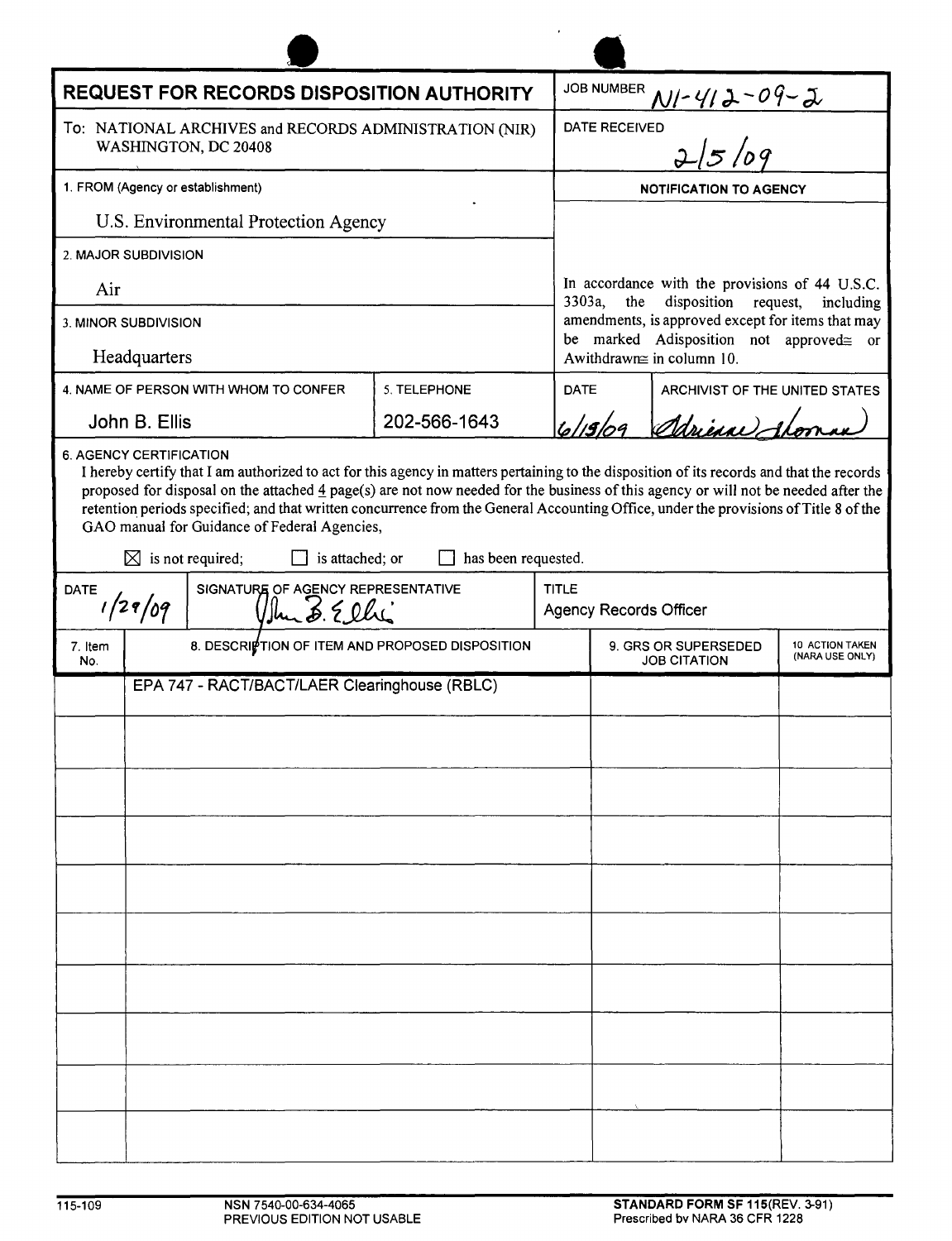**This schedule is in development. It may not be used to retire or destroy records.** Ifyou **have any questions, please contact the Records Help Desk.**

# **EPA Records Schedule 747**

**Status:** Development, *0113112009*

**Title:** *RACT/BACT/LAER* Clearinghouse (RBLC)

**Program:** Air

**Applicability:** Headquarters

**Function:** 108-025-01-01 - Manage State and Local Air Quality

## **NARA Disposal Authority:**

This schedule authorizes the disposition of the record copy in any media (media neutral), excluding any records already in electronic form. Records designated for permanent retention must be transferred to the National Archives in accordance with NARA standards at the time of transfer.

• Pending

## **Description:**

The RACT (Reasonably Available Control Technology)/BACT (Best Available Control Technology)/LAER (Lowest Achievable Emission Rate) Clearinghouse (RBLC) helps permit applicants and reviewers make pollution prevention and control technology decisions for stationary air pollution sources. RBLC contains summary information from state and local air pollution control permits issued in the U.S. since 1982. Data includes facilities that apply for construction permits; the basis for emission limits for each facility; pertinent source operating parameters such as process types, pollutant emission rates, pollution prevention techniques, add-on control equipment or other technology; permitting agency contacts; and scheduling data. A regulation database contains data about federal regulations governing air pollutant emissions. State and local air pollution control agency personnel submit data to EPA or directly enter data via EPA's Web site.

#### **Disposition Instructions:**

Item a: Electronic software program

The Office of Air and Radiation, Office of Air Quality Planning and Standards, Sector Policies and Programs Division is responsible for the disposition of this item. NON-RECORD

#### **• Disposable**

• Destroy when no longer needed to ensure access to, and use of, the the authorized retention period.

#### **Item b:** Input

 $GRS20.7a*2b$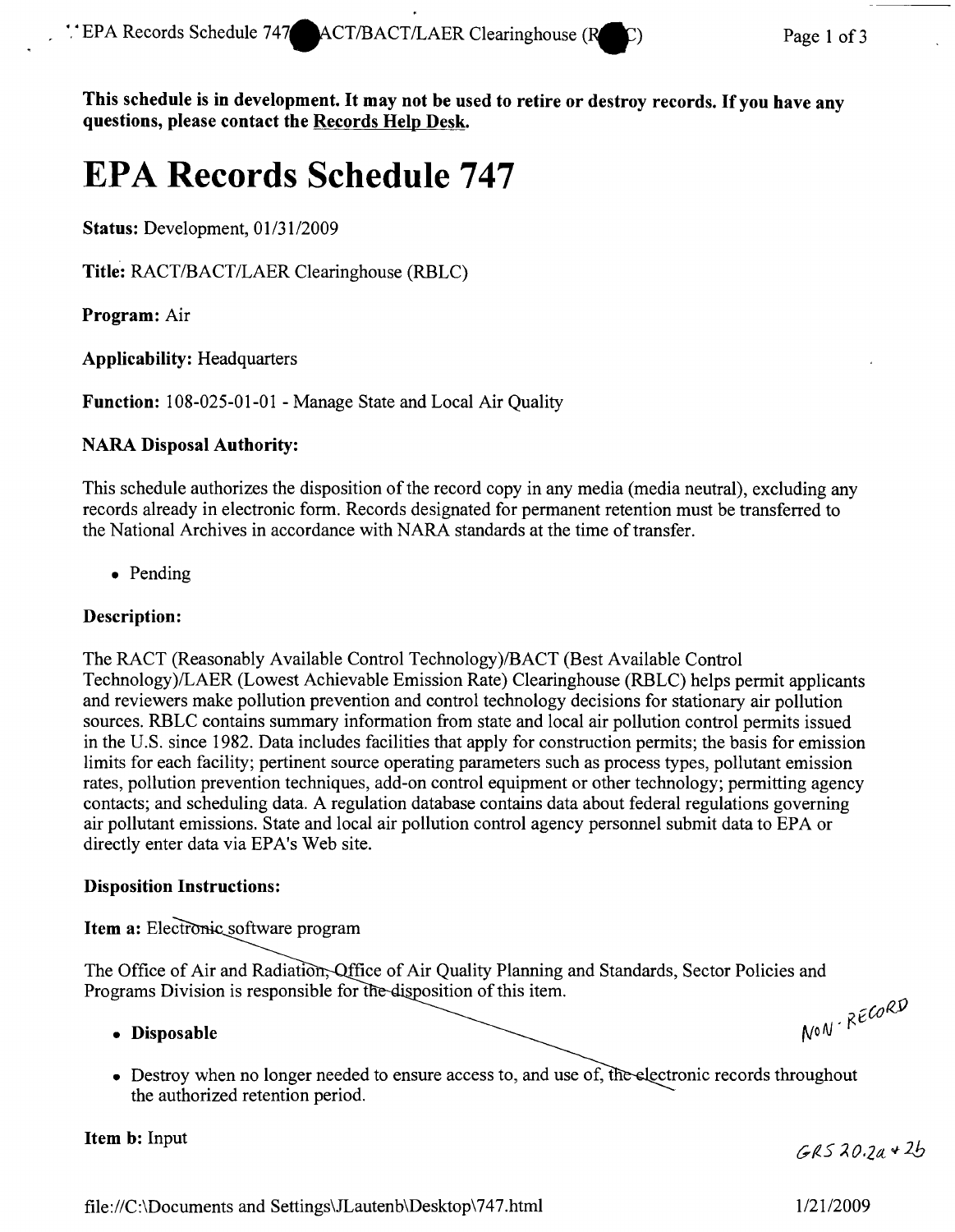- Varies
- Follow instructions for EPA 171.

**Item c:** Electronic data

The Office of Air and Radiation, Office of Air Quality Planning and Standards, Sector Policies and Programs Division is responsible for the disposition of this item.

- **• Disposable**
- Delete when superseded or obsolete.

|  |  | Item d: Output and reports |  |
|--|--|----------------------------|--|
|--|--|----------------------------|--|

**• Varies**

FILING INSTRUCTION

 $GRS20.11b$ 

• File with related records and follow instructions for the related records.

**Item e: S**

The Office of Air and Radiation, Office of Air Quality Planning and Standards, Sector Policies and Programs Division is responsible for the disposition of this item.

- **• Disposable**
- Follow instructions for EPA 304, item a(1).

#### **Guidance:**

Specific legal citations include, but are not limited to:

• Clean Air Act, as amended, Sections 173(d) and 108(h)

#### **Reasons for Disposition:**

The RBLC helps permit applicants and reviewers make pollution prevention and control technology decisions. Retention meets program needs.

#### **Custodians:**

Office of Air and Radiation, Office of Air Quality Planning and Standards, Sector Policies and Programs Division

- **• Contact:** Joseph E. Steigerwald
- **• Telephone:** 919-541-2736

# **Related Schedules:**

file *:IIC:*\Documents and Settings\JLautenb \Desktop \747.html *1/2112009*